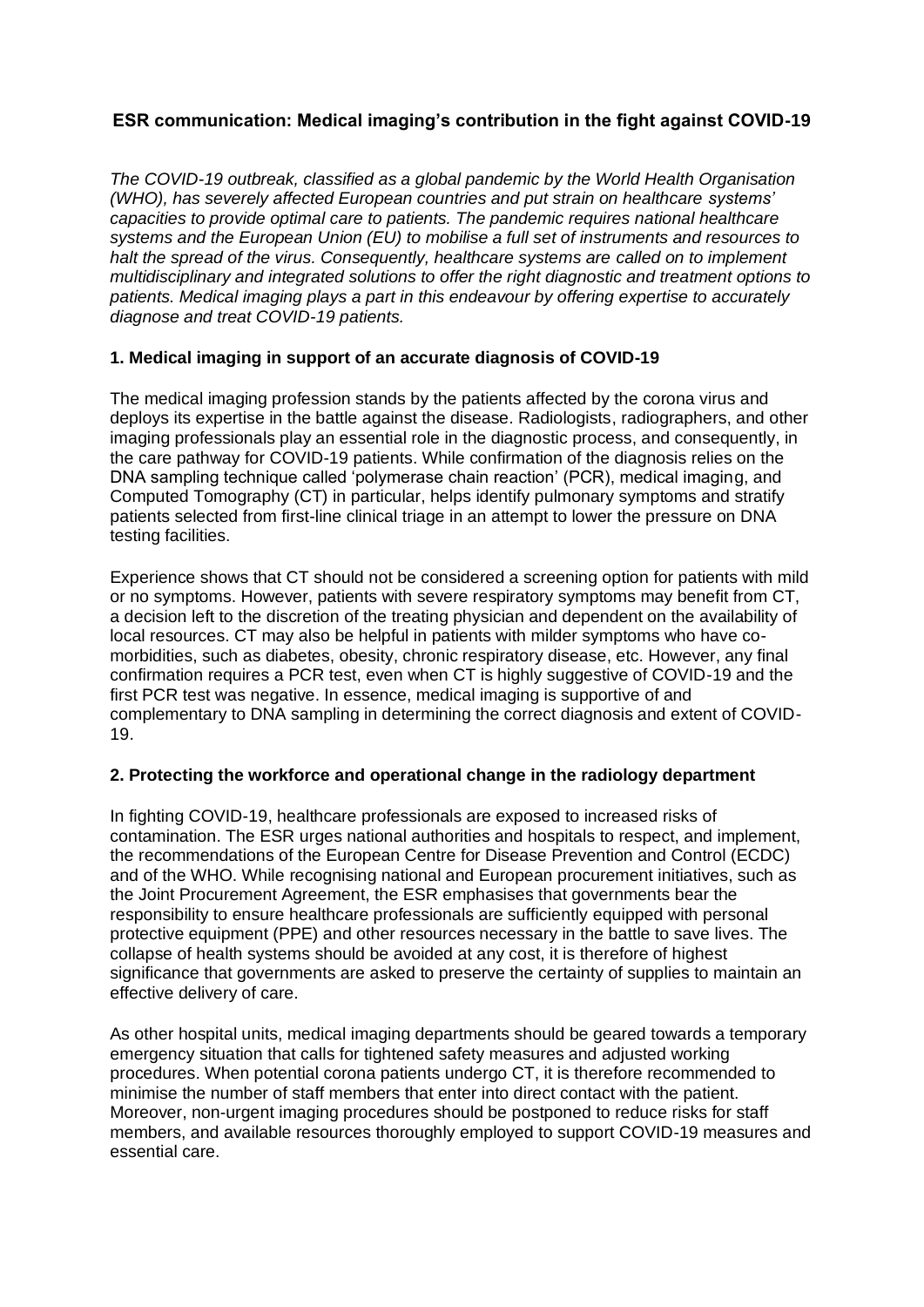### **3. Continued delivery of care**

For the medical imaging community, there is no doubt that, at present, governments should prioritise the fight against COVID-19 by implementing measures to contain the spread of the virus and to offer accurate care to infected patients. However, the ESR believes that a balanced approach is appropriate to reconcile urgent needs in relation to the COVID-19 crisis and to maintain access to high-quality and essential healthcare services for all patients. In reference to the [WHO guidelines,](https://www.who.int/publications-detail/covid-19-operational-guidance-for-maintaining-essential-health-services-during-an-outbreak) any government action should consider short-term responses to the COVID-19 crisis and, at the same time, the impact on and sustainability of quality healthcare delivery now and in the future. Hence, the ESR calls upon national governments to take into account the views of the WHO and the healthcare sector by swiftly acting and responding to the crisis with continued investments and strategic decisions to safeguard European healthcare systems.

### **4. Availability of imaging technologies**

Amidst reports of shortages across the EU, the ESR pledges its support to the European Commission and to industry initiatives that guarantee the supply of imaging and other medical technologies. Therefore, we welcome the European Commission's proposal to delay the implementation of the Medical Device Regulation by one year. After ratification by the national governments and the European Parliament, the decision should reduce the pressure to comply with the new regulatory framework and allow manufacturers to concentrate on the production and development of medical technologies to support the fight against COVID-19.

Despite the ongoing initiatives, coordination should be taken a step further in order to identify areas and hospitals in need of medical technologies throughout Europe. The ESR relies on governments to gather information on shortages, through national and EU mechanisms that involve industry, hospitals and healthcare providers, so that any emergency can be timely addressed. Furthermore, we call on Member States to allow for the free circulation of goods, medical technologies and medicines in particular in accordance with the European Commission guidance, which is vital for the continuity of care across Europe.

### **5. Medical societies' contribution to healthcare systems**

Undoubtedly, the COVID-19 crisis will also hamper the functioning of European medical societies. These organisations' mission is to provide continuing medical education to the health workforce and to promote best clinical practices and patient safety across Europe. Through scientific journals and medical congresses, attended by healthcare professionals and researchers from across the globe, medical societies such as the ESR drive and disseminate latest scientific breakthroughs in medicine to the benefit of quality healthcare in Europe.

As guardians of clinical practice and patient safety, medical societies will be indispensable for healthcare systems to recover and remain effective care providers after the COVID-19 pandemic. National authorities, the EU institutions and medical societies should jointly agree on a coordinated plan that acknowledges the contribution of medical societies to the delivery of healthcare, and supports medical societies in ensuring that healthcare systems can rely on trusted and scientifically sound advice from the medical sector after COVID-19.

### **6. A European approach to the crisis**